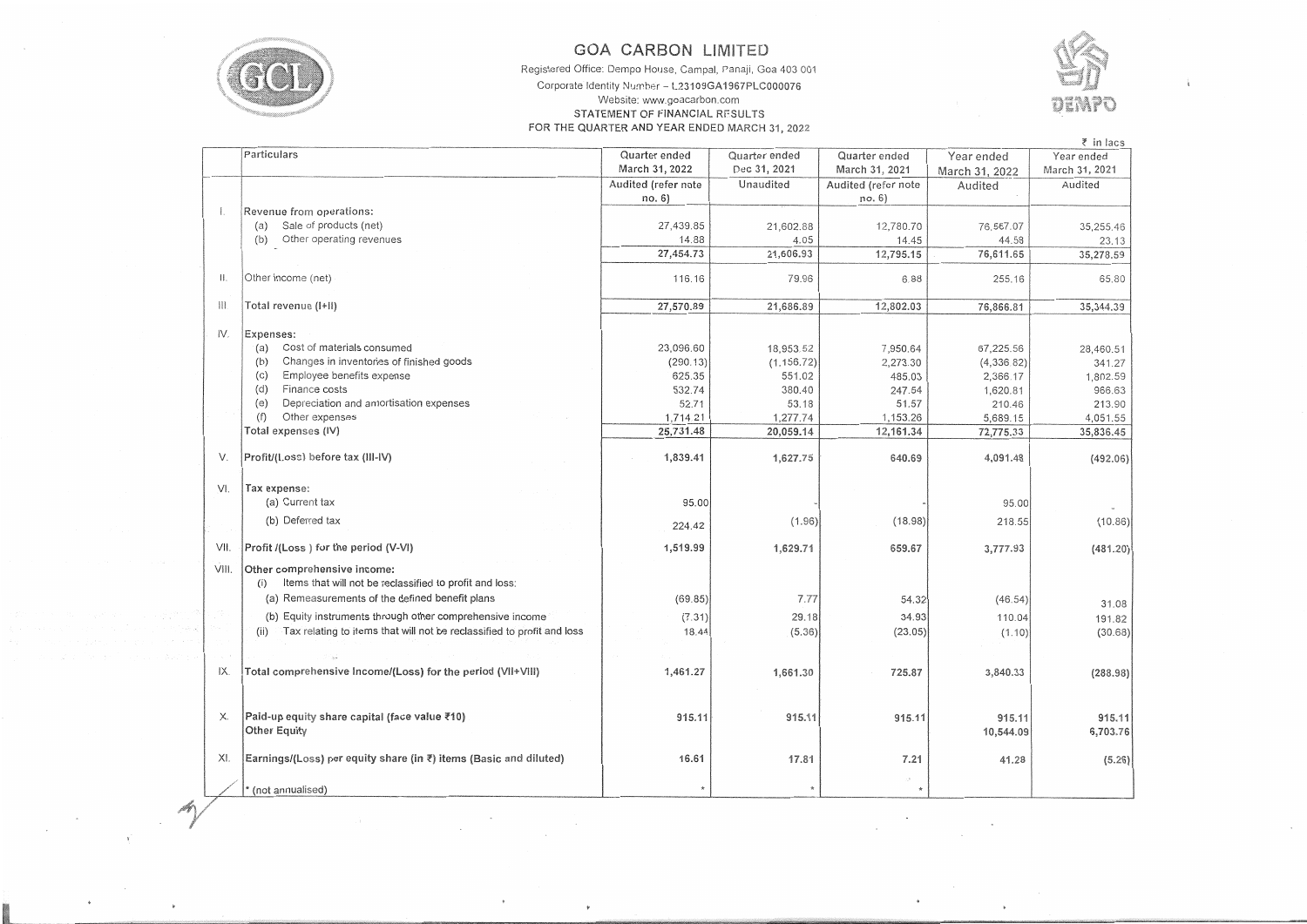Statement of Assets **and** Liabilities

 $\alpha$ 

**K** 

 $\sim$ 

 $\mathscr{E}_{\eta}$ 

 $\mathbf{1}$ 

 $\mathbb{R}^{d}$ 

 $\sim$ 

 $\sim$ 

 $\dot{\mathbf{e}}$ 

ł.

÷.

|     |               |                                                                              |                          | ₹ in lacs                |  |  |
|-----|---------------|------------------------------------------------------------------------------|--------------------------|--------------------------|--|--|
|     |               |                                                                              |                          | As at                    |  |  |
|     | Particulars   |                                                                              | 31 March 2022<br>Audited | 31 March 2021            |  |  |
|     |               |                                                                              |                          | Audited                  |  |  |
| 1.  | <b>ASSETS</b> |                                                                              |                          |                          |  |  |
|     |               | (1) Non-current assets                                                       |                          |                          |  |  |
|     | (a)           | Property, plant and equipment                                                | 2,291.29                 | 2,437.22                 |  |  |
|     | (b)           | Capital work in progress                                                     | 371.75                   | 271.57                   |  |  |
|     | (c)           | Intangible assets                                                            |                          | 1.73                     |  |  |
|     | (d)           | Financial assets                                                             |                          |                          |  |  |
|     |               | (i) Investments                                                              | 542.25                   | 432.21                   |  |  |
|     |               | (ii) Others                                                                  | 70.68                    | 72.51                    |  |  |
|     | (e)           | Non-current tax assets (net)                                                 | 1,269.88                 | 1,264.24                 |  |  |
|     | (f)           | Other non-current assets                                                     | 260.44                   | 332.97                   |  |  |
|     |               |                                                                              | 4,806.29                 | 4,812.45                 |  |  |
|     |               | (2) Current assets                                                           |                          |                          |  |  |
|     | (a)           | Inventories                                                                  | 14,690.24                | 10,525.11                |  |  |
|     | (b)           | Financial assets                                                             |                          |                          |  |  |
|     |               | (i) Trade receivables                                                        | 2,822.54                 | 6,439.84                 |  |  |
|     |               | (ii) Cash and cash equivalents                                               | 1,123.66                 | 0.47                     |  |  |
|     |               | (iii) Bank balances other than (ii) above                                    | 16,811.06                | 2,773.03                 |  |  |
|     |               | (iv) Others                                                                  | 8.94                     | 13.27                    |  |  |
|     | (c)           | Other current assets                                                         | 2,433.36                 | 2,105.47                 |  |  |
|     |               |                                                                              | 37,889.80                | 21,857.19                |  |  |
|     |               |                                                                              |                          |                          |  |  |
|     |               | <b>TOTAL ASSETS</b>                                                          | 42,696.09                | 26,669.64                |  |  |
| 11. |               | <b>EQUITY AND LIABILITIES</b>                                                |                          |                          |  |  |
|     |               |                                                                              |                          |                          |  |  |
|     | $(1)$ Equity  |                                                                              | 915.11                   | 915.11                   |  |  |
|     | (a)           | Equity share capital                                                         |                          |                          |  |  |
|     | (b)           | Other equity                                                                 | 10,544.09                | 6,703.76                 |  |  |
|     |               |                                                                              | 11,459.20                | 7,618.87                 |  |  |
|     | (a)           | (2) Non-current liabilities<br><b>Financial liabilities</b>                  |                          |                          |  |  |
|     |               | (i) Borrowings                                                               | 900.00                   |                          |  |  |
|     | (b)           | Deferred tax liabilities (net)                                               | 239.47                   | 19.82                    |  |  |
|     |               |                                                                              | 1,139.47                 | 19.82                    |  |  |
|     |               | (3) Current liabilities                                                      |                          |                          |  |  |
|     | (a)           | Financial liabilities                                                        |                          |                          |  |  |
|     |               | (i) Borrowings                                                               | 23,077.74                | 3,094.46                 |  |  |
|     |               | (ii) Trade payables                                                          |                          |                          |  |  |
|     |               | (A) total outstanding dues of micro enterprises and small                    | 664.43                   | 72.91                    |  |  |
|     |               | enterprises; and<br>(B) total outstanding dues of creditors other than micro |                          |                          |  |  |
|     |               | enterprises and small enterprises.                                           | 5,303.32                 | 14,682.71                |  |  |
|     |               | (iii) Others                                                                 | 230.89                   | 525.20                   |  |  |
|     | (b)           | Other current liabilities                                                    | 727.93                   | 601.63                   |  |  |
|     |               | Provisions                                                                   | 74.38                    | 54.04                    |  |  |
|     | (c)<br>(d)    | Income tax liabilities (net)                                                 | 18.73                    | $\overline{\phantom{a}}$ |  |  |
|     |               |                                                                              | 30,097.42                | 19,030.95                |  |  |
|     |               |                                                                              |                          |                          |  |  |
|     |               | TOTAL EQUITY AND LIABILITIES                                                 | 42,696.09                | 26,669.64                |  |  |
|     |               |                                                                              |                          |                          |  |  |

 $\star$ 

 $\mu$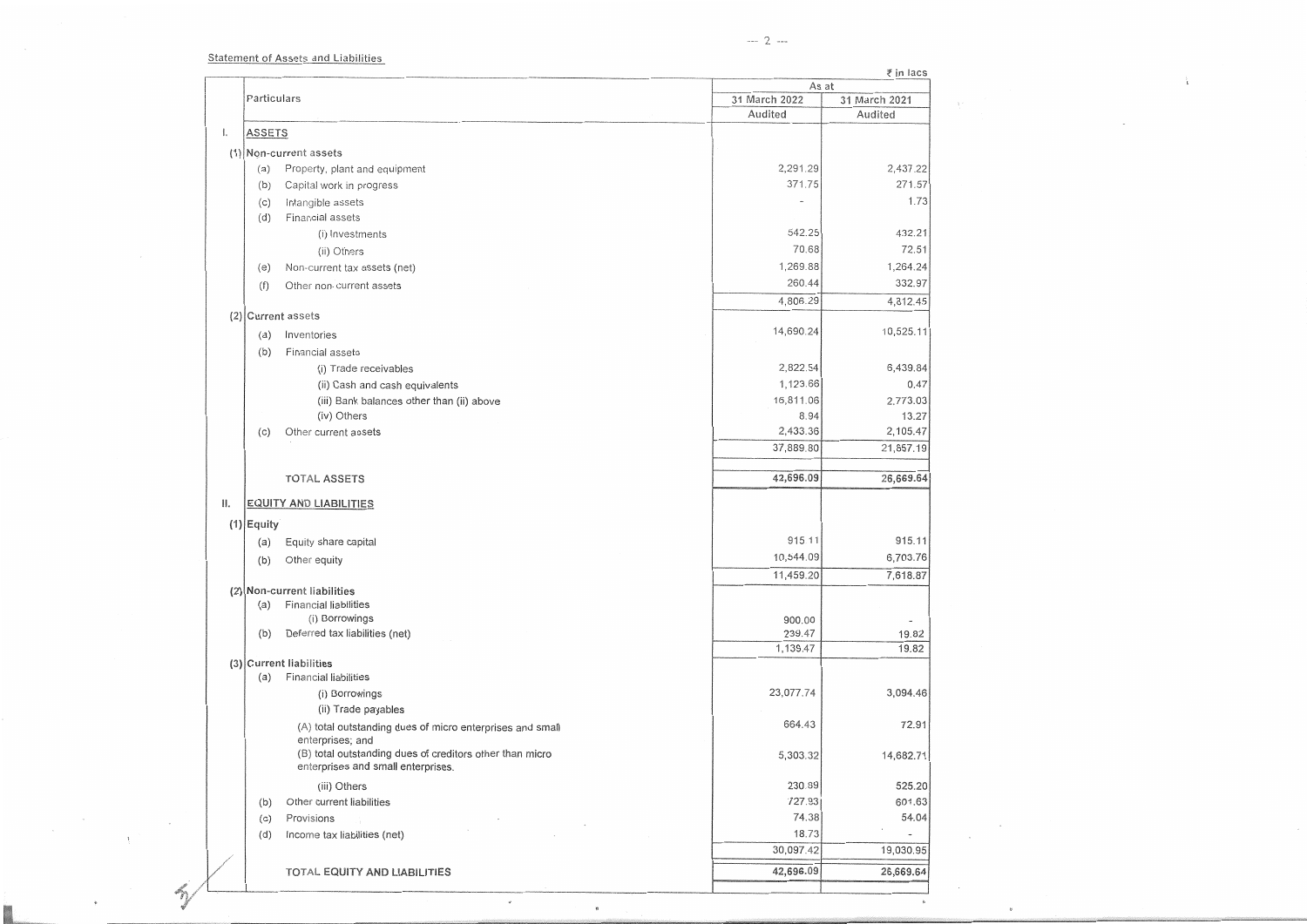$\sim$ 

**INSURANCE** 

 $\mathcal{X}_\mathcal{C}$ 

 $\sim$   $\sim$ 

 $\bigwedge$ 

 $\ddot{\phantom{a}}$ 

 $_{\mu}$ 

 $\star$ 

ì.

|     | STATEMENT OF CASH FLOWS                                                                                                       |                              | $\bar{z}$ in lacs            |
|-----|-------------------------------------------------------------------------------------------------------------------------------|------------------------------|------------------------------|
|     | Particulars                                                                                                                   | Year ended<br>March 31, 2022 | Year ended<br>March 31, 2021 |
|     |                                                                                                                               | Audited                      | Audited                      |
| А.  | CASH FLOWS FROM OPERATING ACTIVITIES<br>Profit/(Loss) before tax                                                              | 4,091.48                     | (492.06)                     |
|     | Adjustments for:                                                                                                              |                              |                              |
|     | Depreciation and amortisation expenses                                                                                        | 210.46                       | 213.90                       |
|     | Finance cost                                                                                                                  | 1,620.81                     | 966.63                       |
|     | Assets written off                                                                                                            | 0.54                         | 3.04                         |
|     | Bad debts written off                                                                                                         | 4.63                         | 1.17                         |
|     | Provision for Capital advances                                                                                                | 72.02                        |                              |
|     | Interest income from others                                                                                                   | (202.31)                     | (57.81)                      |
|     | Interest income from income tax                                                                                               | (1.86)                       | (1.03)                       |
|     | Provision for doubtful debts                                                                                                  |                              | 5.52                         |
|     | Liabilities no longer required written back                                                                                   |                              | (5.53)                       |
|     | Net gain on disposal of property, plant and equipment                                                                         | (1.43)                       | (1.43)                       |
|     | Exchange (gain)/loss - (net)                                                                                                  | 1.23                         | (65.18)                      |
|     | Dividend income                                                                                                               | (1.49)                       |                              |
|     |                                                                                                                               | 1,702.60                     | 1,059.28                     |
|     | Operating profit before working capital changes                                                                               | 5,794.08                     | 567.22                       |
|     | Changes in working capital                                                                                                    |                              |                              |
|     | Adjustments for (increase) / decrease in operating assets:                                                                    |                              |                              |
|     | Other non-current financial assets                                                                                            | 1.83                         | (0.09)                       |
|     | Other non-current assets                                                                                                      | 0.51                         | 1.55                         |
|     | Inventories                                                                                                                   | (4, 165.13)                  | (799.80)                     |
|     | Trade receivables                                                                                                             | 3,612.67                     | (4, 281.47)                  |
|     | Other current financial assets                                                                                                | 4.33                         | 462.76                       |
|     | Other current assets                                                                                                          | (374.43)                     | (517.86)                     |
|     | Adjustments for increase / (decrease) in operating liabilities:                                                               |                              |                              |
|     | Trade payables                                                                                                                | (8,789.10)                   | 2,950.81                     |
|     | Other current financial liabilities                                                                                           | (141.32)                     | 203.58                       |
|     | Other current liabilities                                                                                                     | 126.30                       | (101.11)                     |
|     | Provisions                                                                                                                    | 20.34                        | 17.85                        |
|     |                                                                                                                               | (9,704.00)                   | (2,063.78)                   |
|     | Cash (used in) / generated from operating activities                                                                          | (3,909.92)                   | (1, 496.56)                  |
|     | Income tax paid (net of refunds, if any)                                                                                      | (80.05)                      | (10.01)                      |
|     | Net cash (used in)/ generated from operating activities (A)                                                                   | (3,989.97)                   | (1,506.57)                   |
| B.  | CASH FLOW FROM INVESTING ACTIVITIES<br>Acquisition of property, plant and equipment, intangibles and capital work-in-progress | (167.17)                     | (166.06)                     |
|     | Proceeds from sale of property, plant and equipments                                                                          | 5.08                         | 10.26                        |
|     | Margin money and bank deposits realised/(placed) - net                                                                        | (14,040.72)                  | (848.74)                     |
|     | Interest received                                                                                                             | 202.31                       | 57.81                        |
|     | Dividend received                                                                                                             | 1.49                         |                              |
|     | Net cash (used in) / generated from investing activities (B)                                                                  | (13,999.01)                  |                              |
|     |                                                                                                                               |                              | (946.73)                     |
| ic. | CASH FLOW FROM FINANCING ACTIVITIES                                                                                           |                              |                              |
|     | Proceeds from long-term borrowings<br>Proceeds from short term borrowings                                                     | 900.00                       |                              |
|     |                                                                                                                               | 19,983.28                    | 2,725.64                     |
|     | Interest paid                                                                                                                 | (1,771.11)                   | (954.94)                     |
|     | Net cash generated from financing activities (C)                                                                              | 19,112.17                    | 1,770.70                     |
|     | NET INCREASE / (DECREASE) IN CASH AND CASH EQUIVALENTS (A + B + C)                                                            | 1,123.19                     | (682.60)                     |
|     | CASH AND CASH EQUIVALENTS AT THE BEGINNING OF THE YEAR                                                                        | 0.47                         | 683.07                       |
|     | CASH AND CASH EQUIVALENTS AT THE END OF THE YEAR *                                                                            | 1,123.66                     | 0.47                         |

 $^\mathrm{+}$ 

 $\bullet$